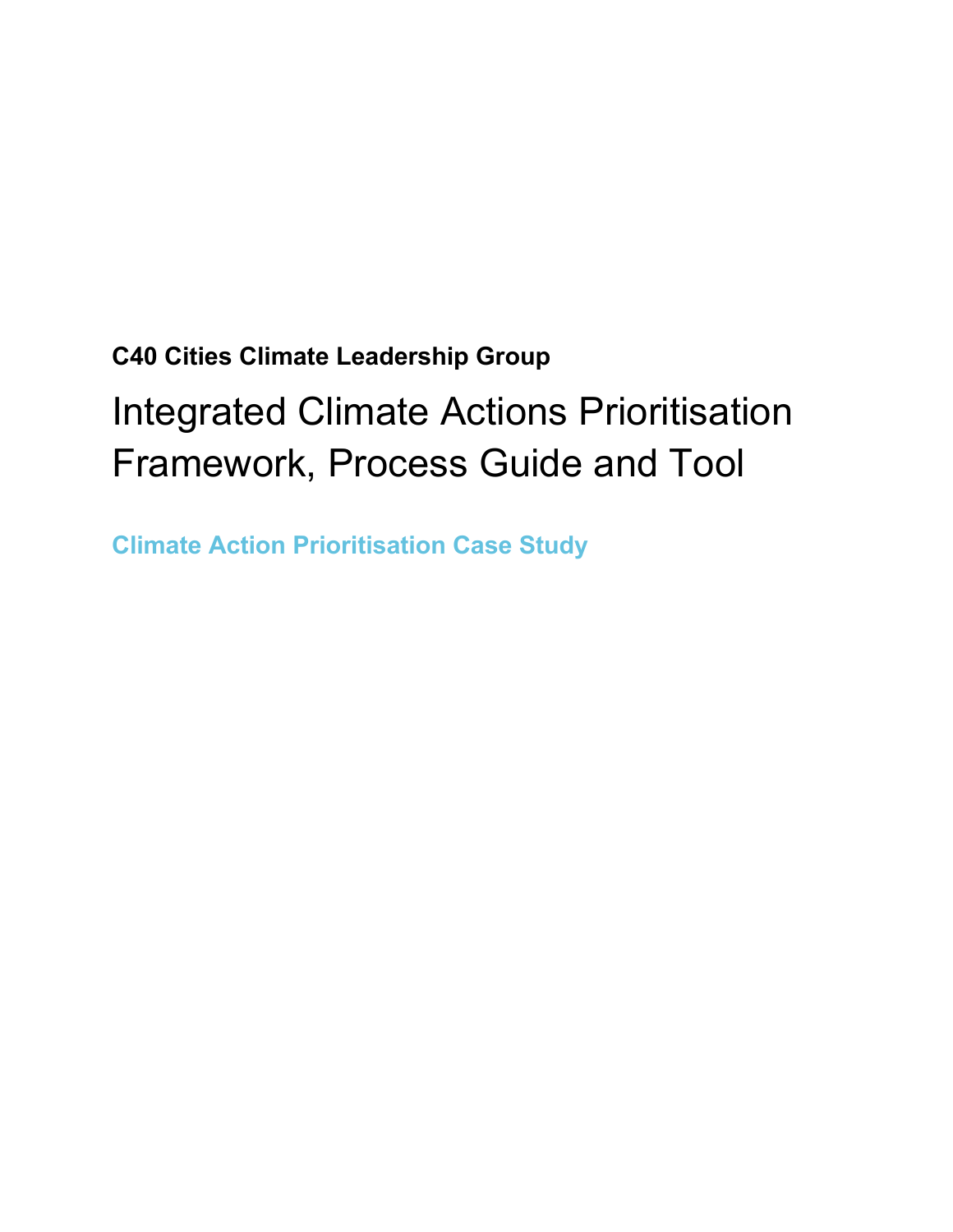### **Introduction**

This document presents a case study from Medellín developed as part of the C40 Action Prioritisation Tool and Process. The purpose of this case study is to promote learning among cities by featuring an example of action prioritisation process and key takeaways from the case study city. This case study results from a series of interviews with the C40 City Advisor and/or key city staff, as well as a review of supporting materials provided by the case study city.

## **Medellín**

#### **Summary**

At the time of case study development, the City of Medellín was in the process of developing CAP actions for its plan and had not yet completed the full action prioritisation process. The city participated as a pilot test city for C40's Action Prioritisation Framework and Tool, and insights from that experience are included throughout this case study.

The purpose of action prioritisation was two-fold in Medellín: to select a shortlist of actions to be included in the CAP and to select among those the actions for near-term implementation. Prior to development of the Action Prioritisation Framework and Tool, the City had already identified CAP actions and preformed an initial prioritisation. The City then performed a second prioritisation because they had too many actions and wanted to shorten the list to be included in the CAP. For actions selected for near-term implementation, it was also important to ensure they were selected from other climate change plans in the region. The overarching purpose in prioritising was to support plan implementation. The CAP development team knew that if they want initiatives to receive budget funding and political support for implementation, those actions must be in the plan.

#### **Action Development**

As with many other cities, Medellín's first step was to look to other plans in the City and the region to see what applicable actions have been considered. During the first stage of CAP development and action prioritisation in 2017/2018, the City contracted with a local university that helped to review all plans in the region and locally. Through this process, the City and university involved delegates from organizations associated with these plans and organized the delegates into 11 topic area committees. The City then held a workshop where delegates prioritised the actions they considered most important.

During the second phase of action development and prioritisation in 2019, the only participants were the core CAP team, which included City staff from the Environmental Department and the C40 City Advisor. In this phase, the CAP team selected some of the actions that were identified as very important to other plans and considered the City's GHG inventory to ensure CAP actions were developed to respond to the most important emissions sources. The City then facilitated a series of workshops with internal stakeholders from different GHG inventory sectors (buildings and energy, transportation, waste). These workshops included people who will ultimately lead action implementation, and participants were essential in helping the CAP team to understand which actions will have the greatest impact. The CAP team also reviewed reports and other resources from C40, regional plans, and the national government plan (No Carbon Colombia), and took different action ideas from these sources. The City was then preparing to filter these actions to develop a complete list for use in the full prioritisation process.

The City's intent is to validate action prioritisation results again later with public input. Once the list of actions is prioritized the City will include them in the inclusive climate action (ICA) process to better understand their social impacts.